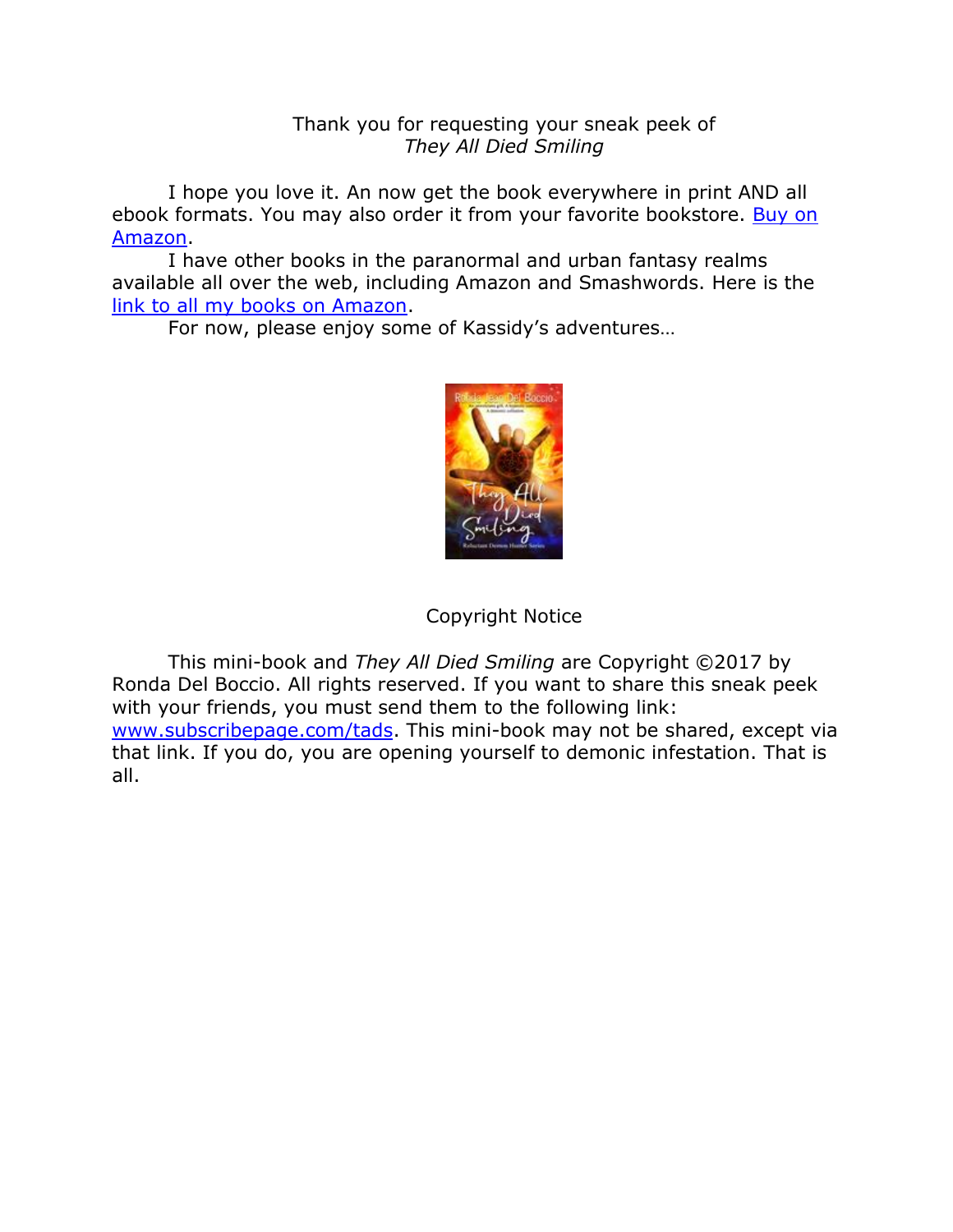## **Contents**

Sneak Peek of *[They All Died Smiling](#page-2-0)* [Kassidy's Famous Cobbler Recipe](#page-7-0) **[Quick Question](#page-8-0)** [Unannounced Bonus](#page-10-0) [Invite Ronda to Speak to Your Book Club or Group](#page-13-0) [About the Author](#page-14-0) [Connect with Ronda Del Boccio](#page-15-0) [Share this](#page-15-1)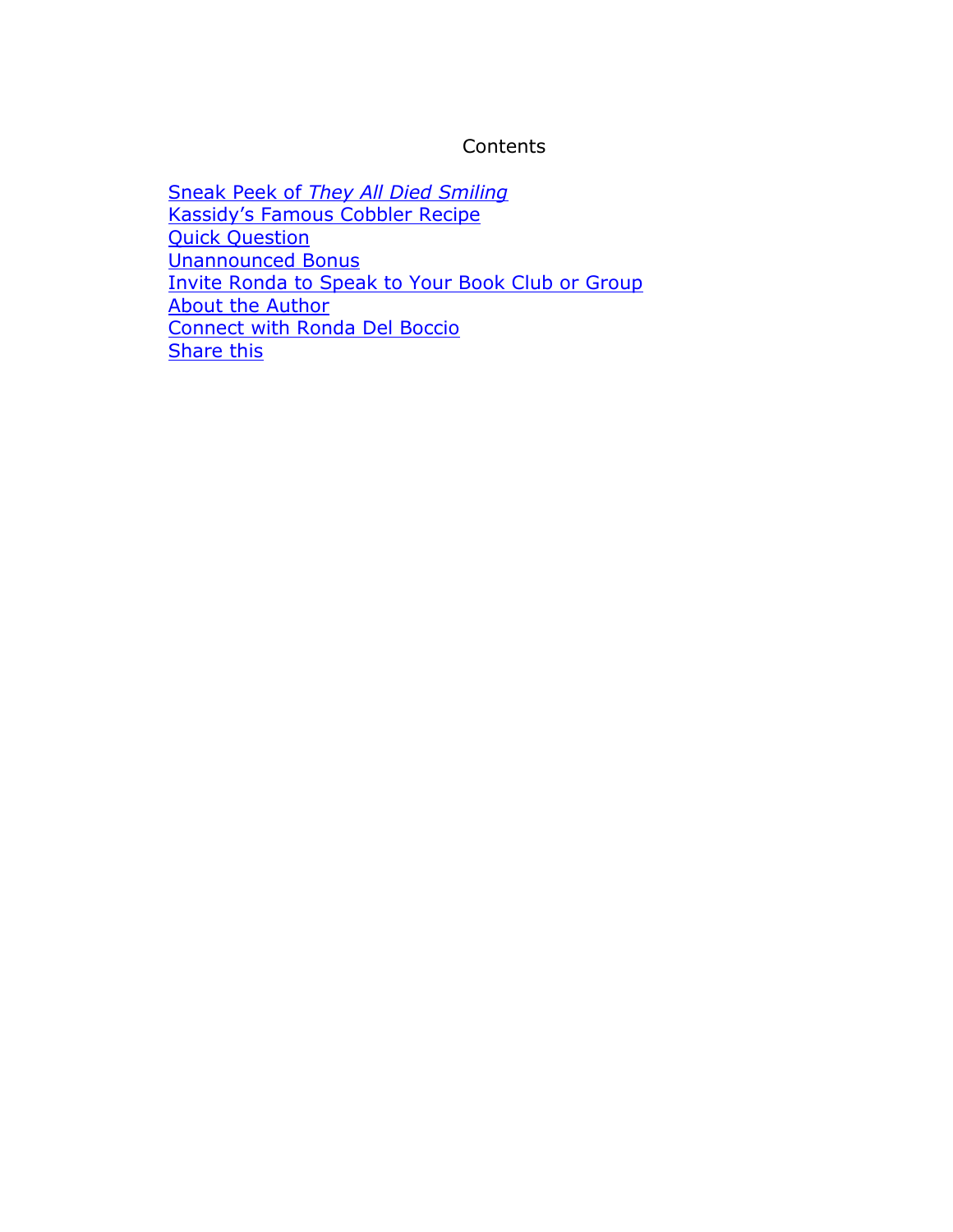Sneak Peek of *They All Died Smiling Reluctant Demon Hunter, Book 1*

## Prologue

<span id="page-2-0"></span>Allison shouldered her heavy backpack and checked to be sure she had left nothing behind in her haste. No trace of her presence remained. Not even a footprint. She had told her college roommate she was visiting her parents for the weekend and told her family she was on a Christian mission trip to New Mexico. Nobody knew of her plans, so they couldn't come looking for her.

She used a stick to erase anything resembling a sign and took care to clear any debris. This was the only way to win her reward, and she had indeed planned perfectly. What a beautiful place to make her Freedom Journey!

Alison giggled with excitement. Her moment had come at last. She could hardly wait! The songs of a thousand birds echoed her joy. "I'm free!" she shouted. She hadn't felt this good in years. The mountaintop invited her—called to her with sweet promise.

She walked in regal, measured steps toward the ridge at first, but then she reconsidered. *I can't turn this into something rigid like graduation with pomp and circumstance*. Giggling, she raced toward the summit and with it, the pinnacle of her life. The spectacular view of pink and golden rays of sunlight streaming through a hole in dark grey clouds lit her way like the Star of Bethlehem. The image made her laugh with joy. "Thank you, Jesus; I'm free!" She cried as she leapt over the edge.

Again she yelled "I'm free!" and listened to the sound bounce off the mountains and return to her as she hurtled toward the rocky ground below. How good the whoosh of air felt as it whipped her mousy blonde hair around her tan face and then straight up toward the heavens. It tugged playfully at her eyelashes, making her laugh.

Allison's stomach turned a flip-flop like it always did on a roller coaster. She felt giddy and at peace. *Best decision ever.* "Free! Free! Free!" She shouted and laughed her way down the nine-hundred foot drop until the impact brought her cry of freedom to an abrupt end, taking her laughter and her life.

Her bones shattered against the unyielding mountainside before the echo of her triumphant cries had d into memory. Like a sacrificial offering, her lifeblood dripped down the rocks into the stream, tinting it crimson, diluting her essence.

The mountains echoed her shouts around the hollows and among the trees long after she died.

\*\*\*\*\*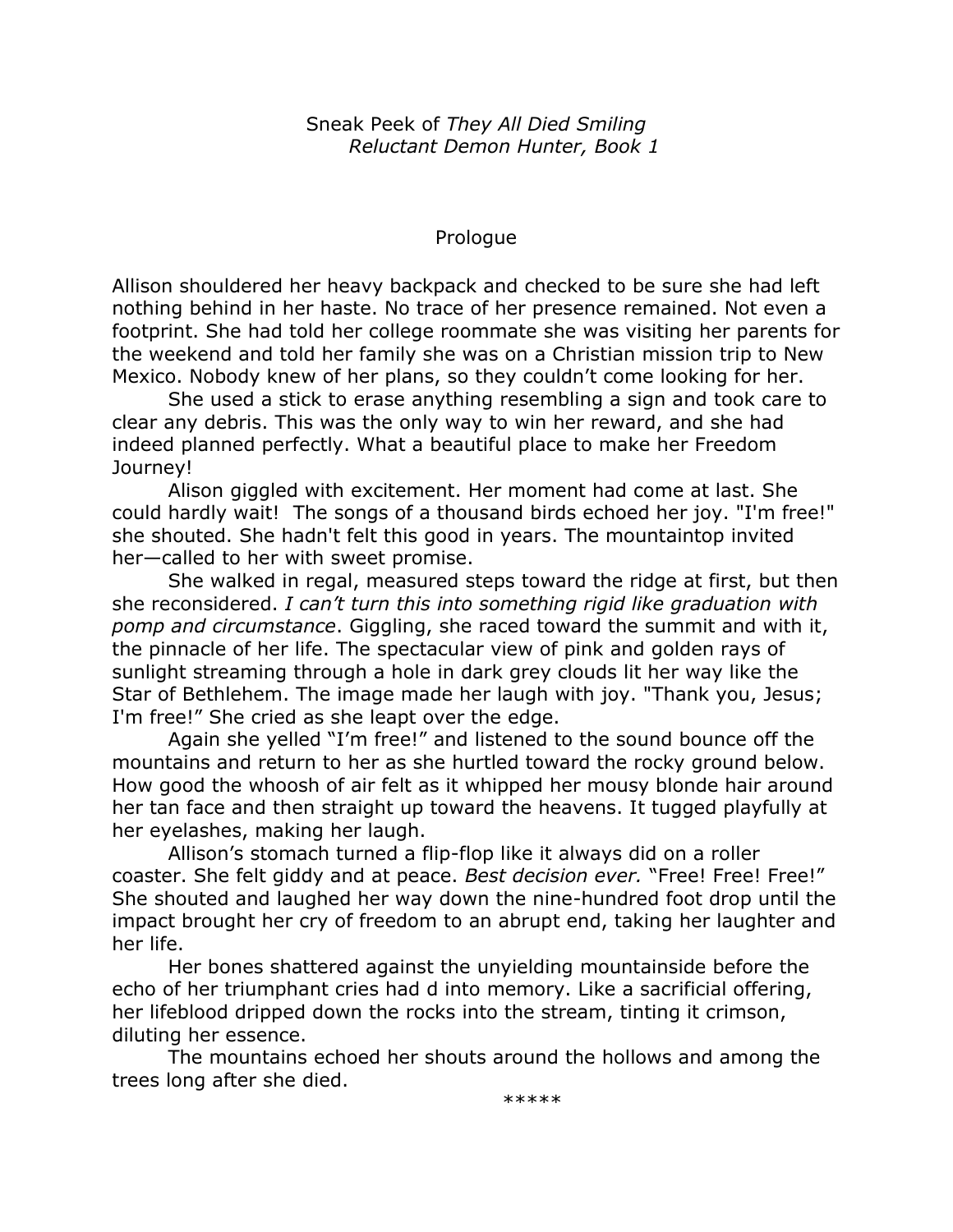Jan frowned at the pale band of skin around her tanned ring finger, where her wedding ring used to be. A tear fell on the physical mark of her divorce. "I tried so hard to be a good wife to you. I kept myself in good shape. Why? Ron, why did you leave me?" She never used to talk out loud to herself, but ever since he left and she lived alone, she decided it didn't matter. *Who cares if the neighbors hear me and think I'm crazy?*

"I've got to get myself together," She poured a glass of wine and pulled a bag of pretzels from the cupboard. "At least I bought pretzels instead of chips so I don't put on another five pounds." She sighed in disgust at herself and considered giving up men permanently. Maybe she was just over-reacting, but lately, it seemed like everyone around her was breaking up. Ron had found a tasty tart half his age. *Well, that might be exaggerating*. Ron was only thirty-three and his tart was in college studying fashion merchandising. Jan held a pretzel stick in her teeth and considered taking up smoking again but remembered how hard it had been to quit the first time. *Maybe I'll light the end of the pretzel just to shake things up a bit.*

The computer beeped and whirred to life. The old PC was acting as sluggish as Jan felt. She logged into the Healing Your Broken Heart website to read the latest posts. Going there always made her feel better. It gave her hope that maybe she could get over Ron one day and give up thoughts of smoking or eating an entire can of Pringles in one night.

She read the letter from Sondra, who had inspired her so much over the past few weeks:

Dearest sisters,

I am finally at peace. I'm about to make my Freedom Journey, so this is my last post ever. Soon I will put my broken heart experience behind me and be healed.

It has been a long journey, one I could not have undertaken without you, my dear sisters. Thank you for your loving support.

For those of you who are afraid you'll never be whole--never be free--I felt that way for a long time. Mandy's book helped me so much, but if you ever get the chance to go through a counseling session with her, do it. She is truly a gift. By His divine Grace, with her help, I am healed.

Trust and believe you can be free from the pain of a broken heart. I used to think I would never be happy again, but thanks to Mandy, all that has changed. You'll be just like me one day. Now I will never stop smiling.

Love, Sondra

Jan rested her elbows on the desk and cried into her hands. Tomorrow would be her chance to have a private session with Mandy. Then maybe she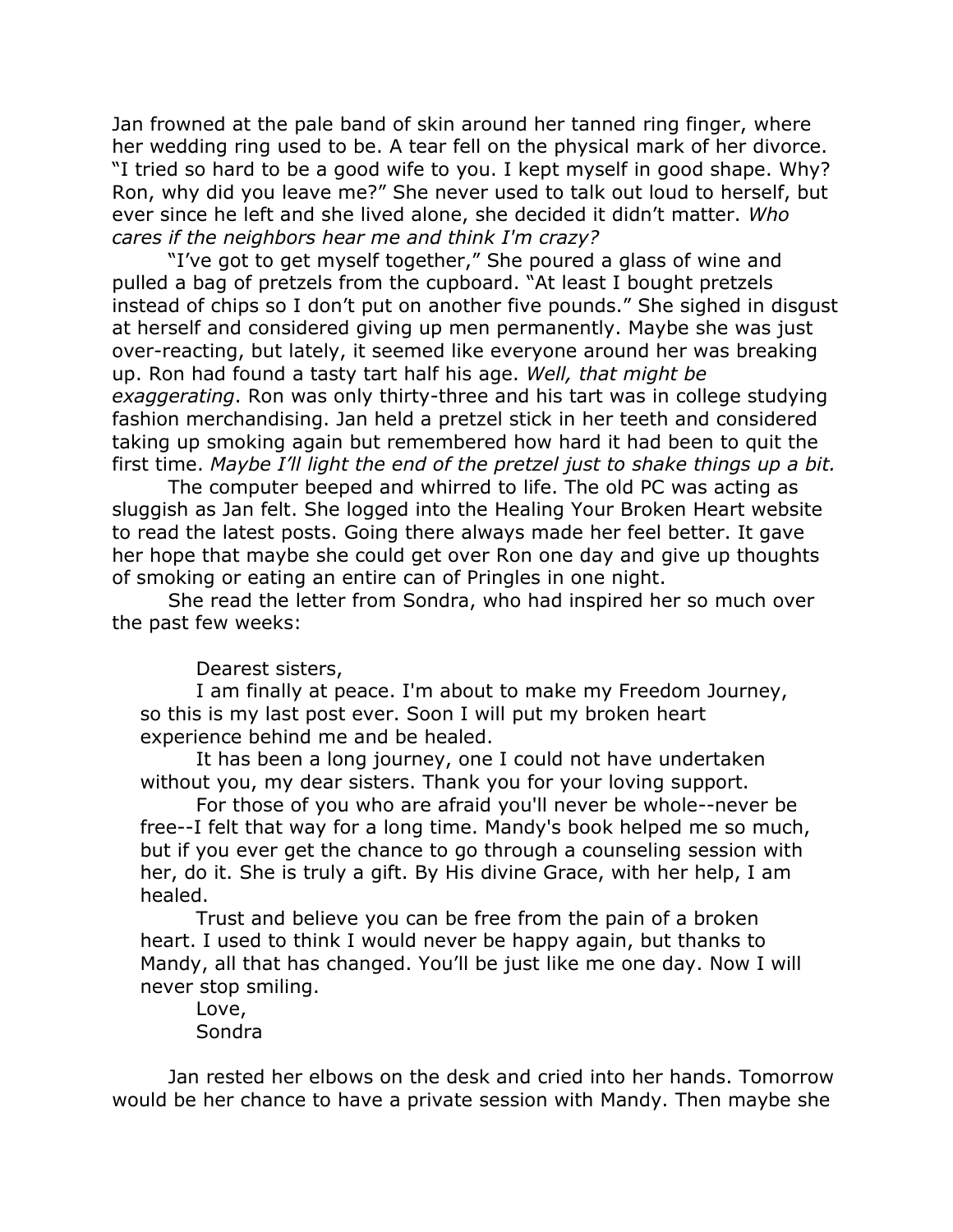could be like Sondra and all the others who felt whole again.

\*\*\*\*

Julie held her breath as she opened the envelope from Tippin Ministries with trembling hands. Had she won a ticket? Or was this going to be the latest in her ongoing string of disappointments? Since Charles dumped her six months ago, everything in her life had gone downhill. Nothing ever went right for her anymore and she just couldn't make herself get over the pain and loss so she could move on to a fresh start. This envelope was either her turning point or more evidence that happiness was a hoax.

Unfolding the letter with closed eyes, afraid to read the truth, she offered a silent prayer. She filled her lungs, opened her eyes, and started reading.

Congratulations, you're going to see best-selling author Mandy Tippin LIVE in Chicago on Tuesday, November 12…

Waving the letter like a flag of triumph, she squealed and danced around the room. "I'm in! I'm in!" She could hardly wait to see Mandy in person. Finally her luck was changing for the better. This would be the best moment of her life.

She pulled out her cell and dialed. "Kass? Kass, you're not going to believe this!"

# From Chapter 1

Bulldog Bob stopped and pointed at me. "Spence."

I gave him that secret nickname because of his big jowls and four chins. Any chair he used squalled in protest. He hooked his finger in a 'come here' gesture and went into his office, expecting me to be at his heels, wagging my tail, panting on his every precious word.

With him, I never knew what to expect. But then, nobody else did either. He always scowled and barked orders, so I could be getting fired, scolded, praised or promoted. Impossible to tell until whatever it was happened.

Note to self. Never ever call him Bulldog Bob to his face.

"A woman died in the River. Nobody more experienced around. Go." He handed me a piece of paper and turned his attention to the computer. Code for dismissed.

The Chicago River made the miracle of walking on water seem possible. Thick and filthy, it was hard to imagine someone drowning in it.

"She couldn't walk along the chunks in it and save herself?" I calculated the commute time and stayed put.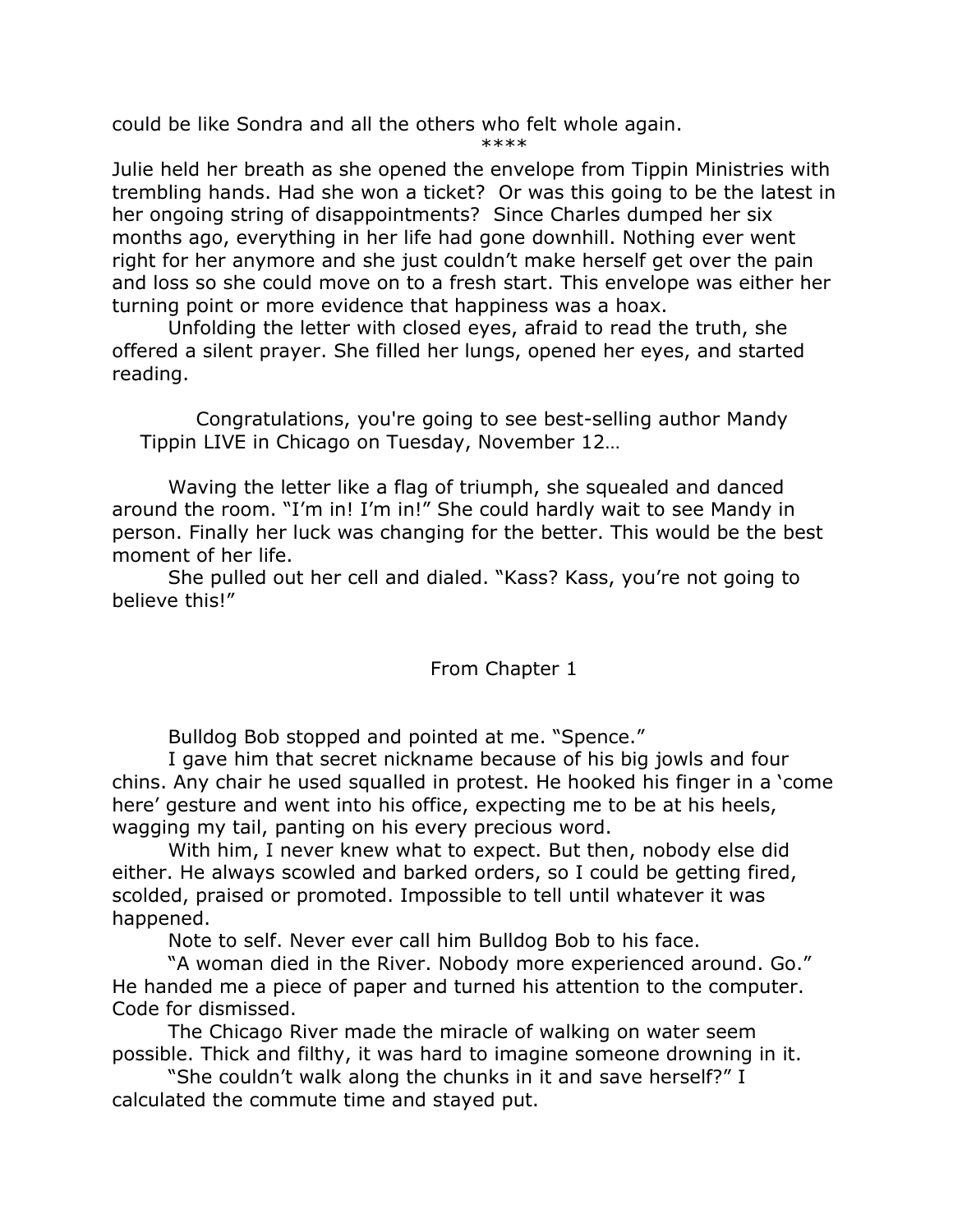Bob grunted and kept typing. "Good one, Spence. When do you open at Second City?"

"Next week, if I keep getting assignments like this." I've never been to the legendary comedy club, which was on my list of places to visit. In the audience, not as a comedian.

The typing paused, then resumed. "You're still standing there."

"You're observant this morning. Must've had your coffee."

"Deadline is in two hours, so you'd better get a move on." He snapped twice.

Woof.

It would take me most of that time to commute if I had to take the bus. "Keys." I held my palm out for them.

He shook his head. "No way."

"Bob, you're giving me a two hour deadline. I don't have a car here and I don't know the city. You have a Garmen, so I can get there and back in almost enough time to write half an article for you."

"Nothin' doin'. I've seen how you park."

"I practiced," I lied. Nobody ever has to parallel park in the Ozarks. He stood and loomed over me, jowls swaying. "One scratch and you're dead. Hear me? Not just fired. D. E. A. D. Dead."

"Gee, thanks for the lesson. I always wondered how to spell that word."

He grunted and tossed me the keys.

"See you in a couple of hours." After Pa and then Aunt Beck's houseful of boys, it took a whole lot more than blubber waggling in my face to intimidate me.

I hate city driving. At the river, I peeled my clenched hands off the steering wheel. Now for that parallel parking challenge. It only took me three tries to get his car more or less where it belonged. I pulled change out of the ashtray to feed the parking meter. No reason I should use my own coins to go on assignment.

These money-hungry machines were new to me. They don't have meters or street parking in the country. Lining up with a curb without touching bumpers was among those skills I had managed to master just well enough to pass my driving test, thanks to some of my city-born friends at college. This wasn't a stellar parking job, but it was within the bounds of legal, so it would have to do for now. Otherwise I'd spend the whole time scooting back and forth clear through my deadline.

Reporters at crime scenes are as welcome as ants at a picnic, but I've discovered that a smile and a southern accent melted most tough cops well enough to let me do my job, as long as I didn't get in their way. If all else failed, I could toss my long chestnut hair and widen my eyes a little. That usually worked. Seeing the cops in question made me reassess my plans. The country charm routine never worked on crusty ole Darrell.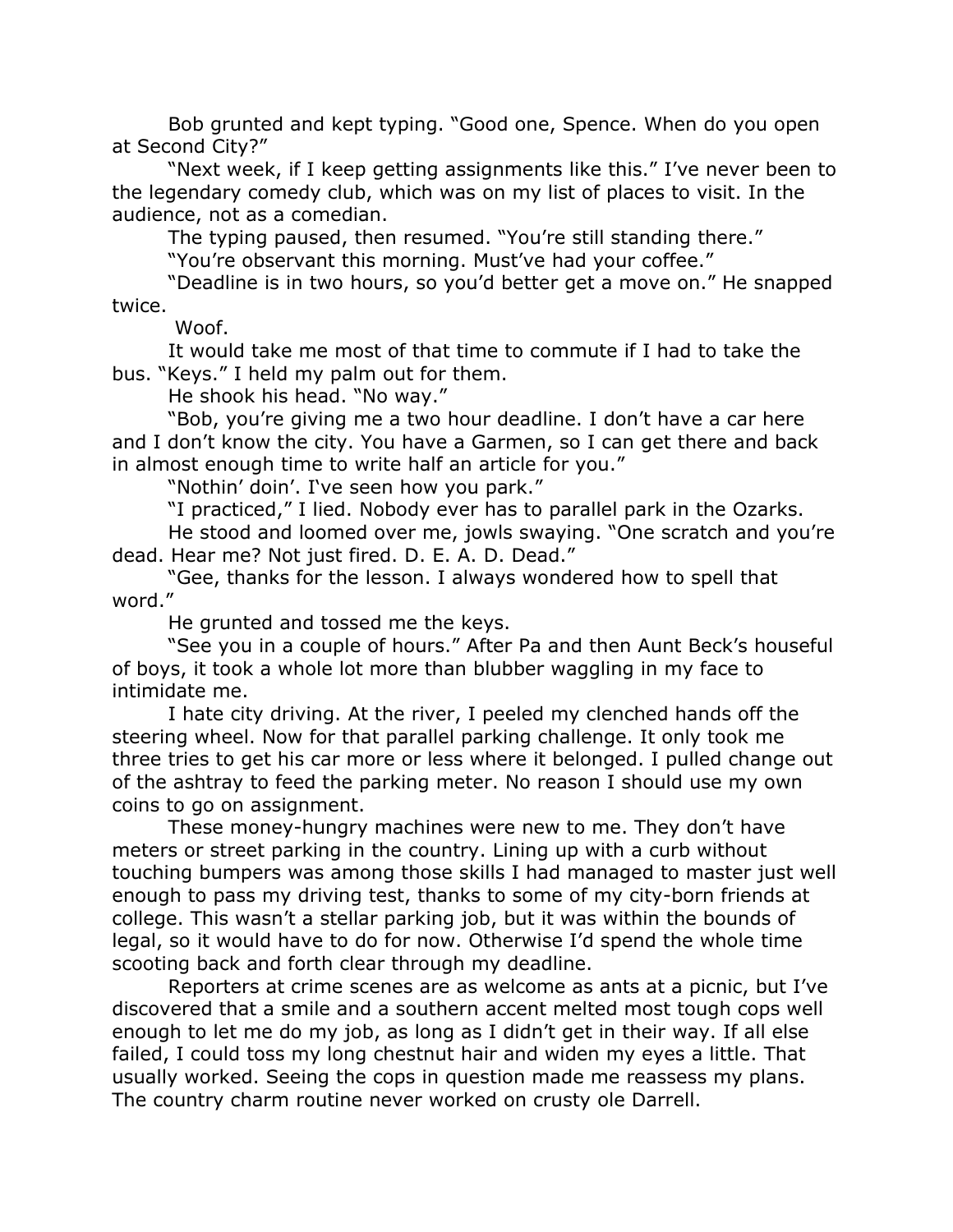I had forgotten. This was Tom and Darrell's beat and they were at the scene. Darrell, tall black, and burly, could look at a criminal and make him squirm. Heck, he could make me squirm, and I wasn't doing anything wrong either time I met him. Tom looked tiny in comparison but stood five-feet nine. All muscle. He had never developed the donut gut of so many of Chicago's finest. The penchant of police officers for donut shops had reached the esteemed status of legend. Every Chicagoan who left the place of their birth felt an obligation to tell everyone around them about cops and donut shops in the Windy City. They did the same back home too, so it was probably just a cop thing.

Darrell had both muscles and the donut gut. He looked like he wanted to knock me into the river. His expression reminded me of one of those Boxing Opponent Bags with a scowling, Someone's Gonna Die Here face.

"Mornin' Darrell." The charm would probably never work on him, but I would keep trying. The hair toss was definitely out of the question though. I took a camera out of my bag.

His brows lowered to form a shelf over dark brown eyes. He stalked close to me and brandished bright yellow crime tape in a clear "keep away" gesture.

I ignored the look and balanced on my toes to see the body. The bloated woman wore faded Levis jeans, a Chicago Black Hawks fleece sweatshirt, and athletic shoes, all covered in river sludge. Greenish-blonde hair, courtesy of her stay underwater, hung in chunks over her swollen, smiling face. That meant she had drowned hours ago and was just discovered.

Did drowned people smile? Strange.

Her clothes held onto water like a redneck gripping a beer. The poor woman had swollen so much those Levis looked painted onto her body. They'd have to be cut off her. The button had popped, either from the swelling or from the efforts of the frogs who recovered her.

Darrell ran a line of danger tape in front of me. Tom shot pictures with a Canon digital camera and didn't notice me until Crusty growled, "This is a crime scene, not a press conference."

Good sense told me to put away the camera for now, but I was not about to leave the scene.

Someone in a slimy wetsuit climbed out of the river and slid his face mask up over his head. "Sure was fun pulling her out of the water." His sarcasm and frigid water dripped onto the ground.

I looked past the crime tape at the woman's face. Either she died smiling or drowning made her look happy. How could that be? The expression on her lifeless face unsettled me. It was just plain wrong.

Tom snapped at least a dozen pictures of various parts of her body before zooming in to shoot her face. "That is the weirdest thing I have ever seen." He rocked back on his heels and stared.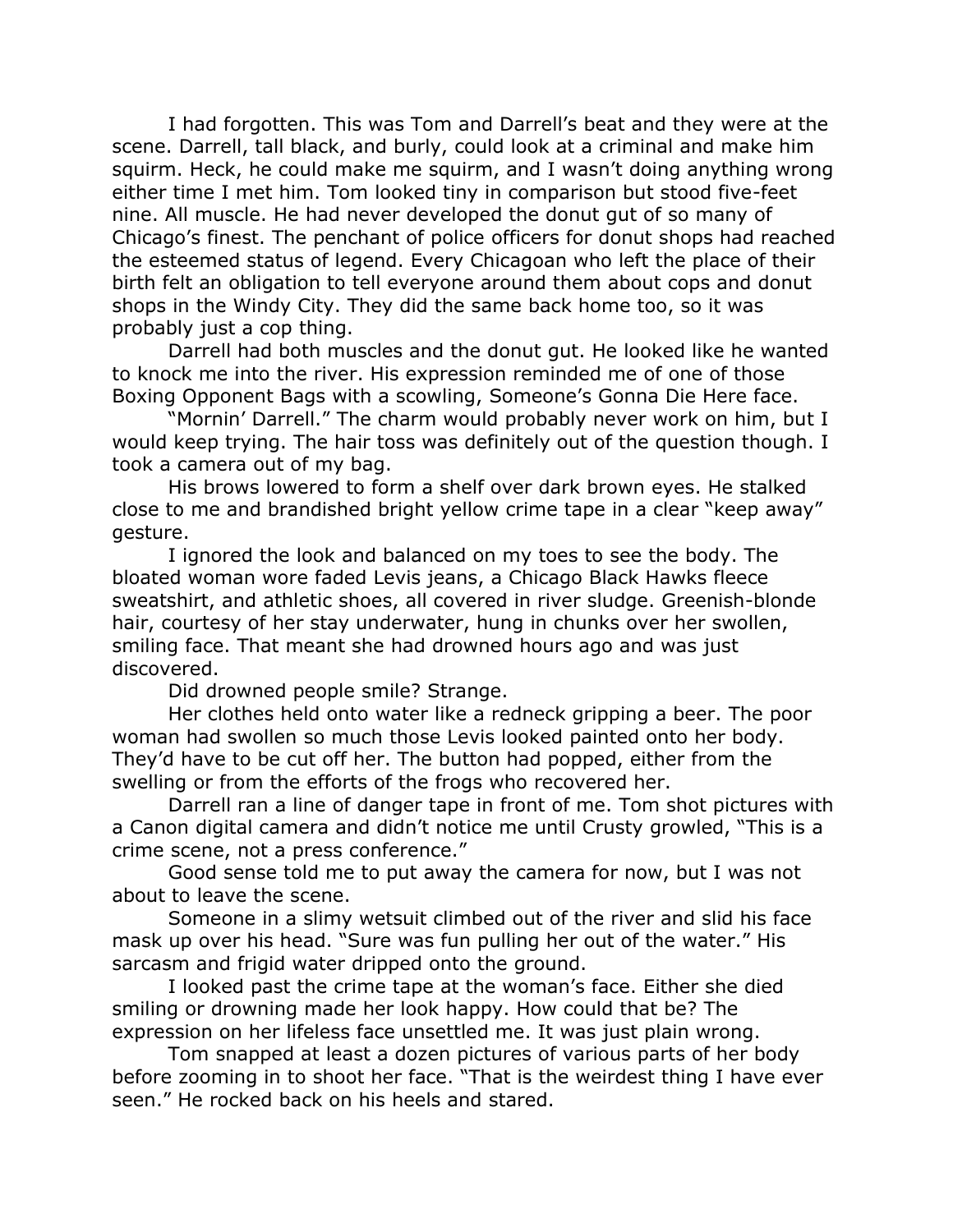"Could being underwater somehow make her smile like that?" I doubted it could be a function of drowning, but I had to admit I didn't have any real knowledge or experience on the subject.

"I don't think so." He scanned me like he wanted to eat me for lunch. "Nice to see you, Kass, but why do we always meet over a crime scene?"

"Probably because that's where our jobs most often collide." My pulse quickened. He was one of those cops who worked out like it was a religion. Best of all, his smile lit his whole face. His gorgeous brown eyes swept over me from top to bottom. He quickly shifted on his feet and looked away.

I'm a size sixteen on a good day, and while I exercise, I won't appear on the cover of any fitness magazines. I enjoyed his appreciation. Clearly my body had begun demonstrating its readiness to move on after Randy. The rest of me wasn't so sure. Stick to business, Kass. Ponder whether or not it's time to think of dating anyone or not later.

"We'll have to try for a coffee shop or even better, an Italian restaurant sometime."

Don't look at his incredibly fit body. Don't, don't, don't.

He smiled at me, awaiting a response.

Tom, you're not helping.

Darrell cleared his throat and glowered at me with hands on hips in a classic cop stance. I couldn't help but laugh.

"When I'm off duty, of course." Tom shot his partner a nasty look.

"Let's talk about that later." Standing near a bloated, grinning corpse, dating was the very last thing that should be on my mind even though we had an obvious mutual attraction. Time to get back into reporter mode. I pulled out my pad and pen.

\*\*\*\*

<span id="page-7-0"></span>Note from Kassidy: This is my childhood friend Russell's favorite dessert ever. He could get downright naughty about it, too, but you'll find out about that in the book. I used to make this when I worked for the local bakery in high school, and for the family all the time.

## Kassidy's Cherry Cobbler

You can use whatever fruit you like, and you'll need four cups. I don't add sugar to the fruit, but if yours is tart, you could consider adding a half cup of sugar, agave or honey. Here's the recipe.

Ingredients:

• 4 cups frozen sweet cherries or your favorite fruit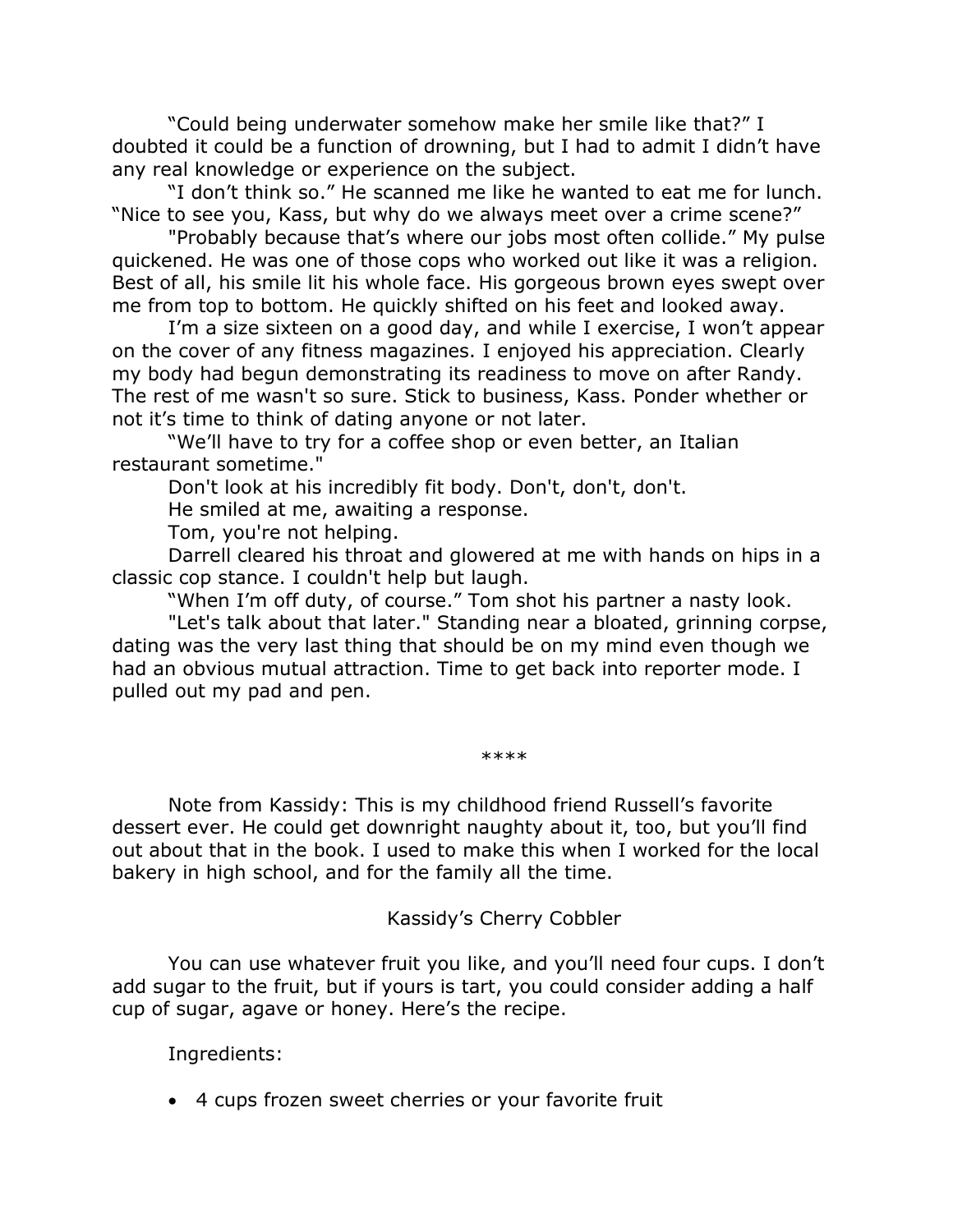- OPTIONAL: A teaspoon of spice. For cherries, I use nutmeg. For peaches, a half teaspoon of ginger is great.
- 1 cup [all-purpose flour](http://www.foodterms.com/encyclopedia/flour/index.html)
- $\cdot$   $\frac{3}{4}$  cup sugar
- 1 teaspoon baking powder
- 1 teaspoon kosher salt
- $\bullet$   $\frac{1}{2}$  cup milk
- 4 tablespoons (1/2 stick) unsalted butter, melted
- 1 tablespoon cornstarc[h](http://www.foodterms.com/encyclopedia/cornstarch/index.html)
- ½ cup boiling water

Preheat oven to 325 degrees.

Spread fruit in a nine inch square pan, and if you're using cinnamon, nutmeg, or some other spice, sprinkle that over top.

Use a medium bowl to mix the flour, one half cup of the sugar, baking powder and a half teaspoon of salt.

Add the milk and melted butter and combine well. Pour batter evenly over fruit.

Now in a small bowl, combine the cornstarch, remaining salt and sugar. Sprinkle over cobbler.

Evenly pour boiling water over the dessert.

Bake until bubbly, about an hour. If you're wondering about the cornstarch and boiling water, this method gives juicy fruit, a tender crust and a bit of crunch on top, because of the cornstarch.

Serve with real whipped cream or vanilla or cinnamon ice cream.

\*\*\*\*

At the time of writing this Sneak Peek, the book is not yet available. Watch for *They All Died Smiling: Reluctant Demon Hunter Saga, Book 1*  published by The Wild Rose Press!

Publisher Website: [http://TheWildRosePress.com](http://thewildrosepress.com/) Amazon: [www.Amazon.com/author/rondadelboccio](http://www.amazon.com/author/rondadelbocciog)*g* 

\*\*\*\*

Would you be willing to do me a quick favor?

<span id="page-8-0"></span>If you're like me, some of your friends and/or family enjoy the same types of books you do. Don't you?

And I bet you can think of at least 1 right now, can't you? And you most likely talk about the stories you like, right? That's how we avid readers roll. We love sharing books, talking about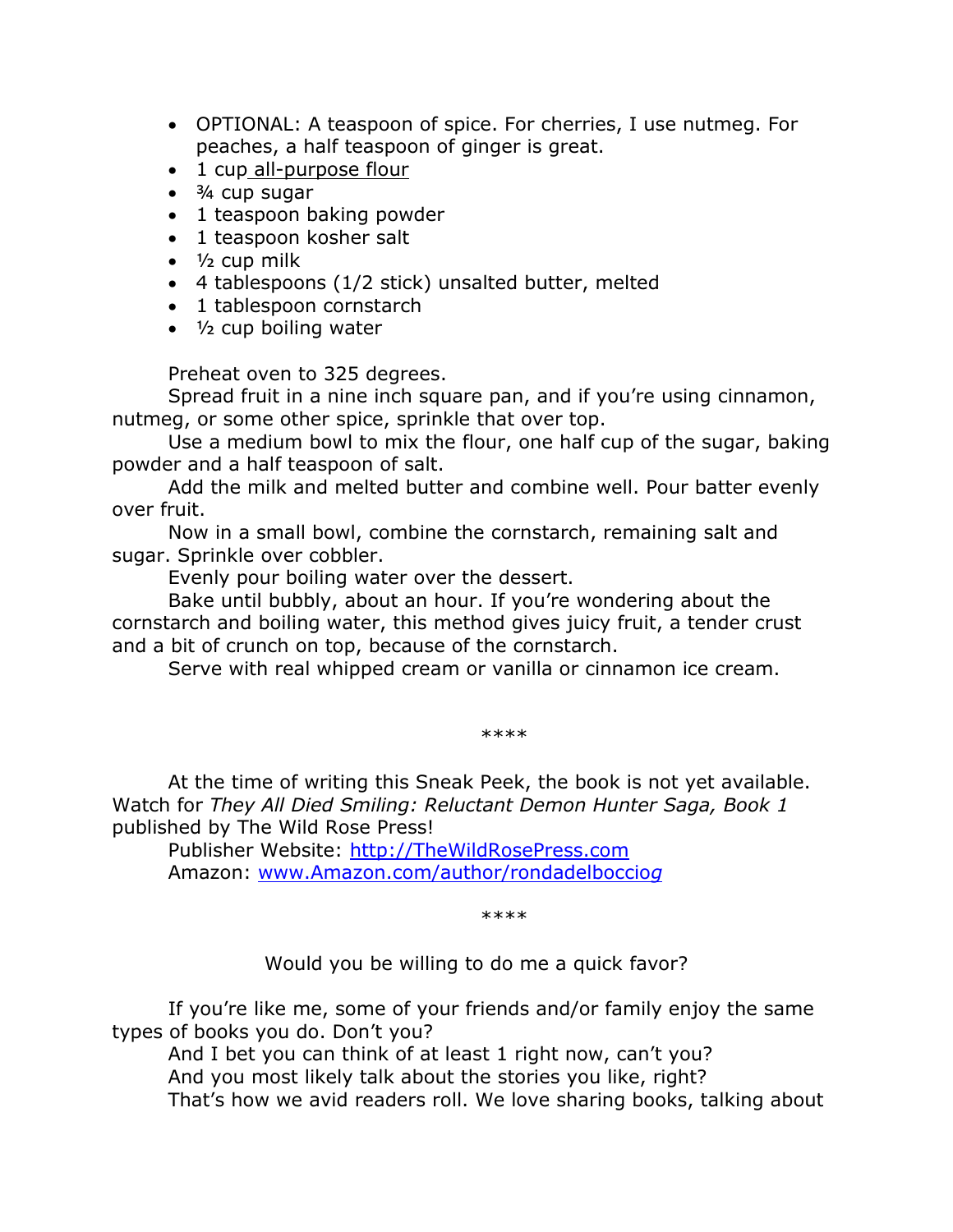the characters, and speculating about what might happen in the next book in the series.

If you enjoyed this sneak peek, chances are excellent that some of your friends are would love to know about it.

Would you be willing to do I a favor and please send them to the link to get their own copy of this Sneak Peek of *They all Died Smiling*?

That link is [www.subscribepage.com/tads](http://www.subscribepage.com/tads)

HANK YOU in advance!

As my way of thanking you …

TURN THE PAGE For a bonus story excerpt from *A Tasty Morsel*, one of my paranormal fantasy novellas.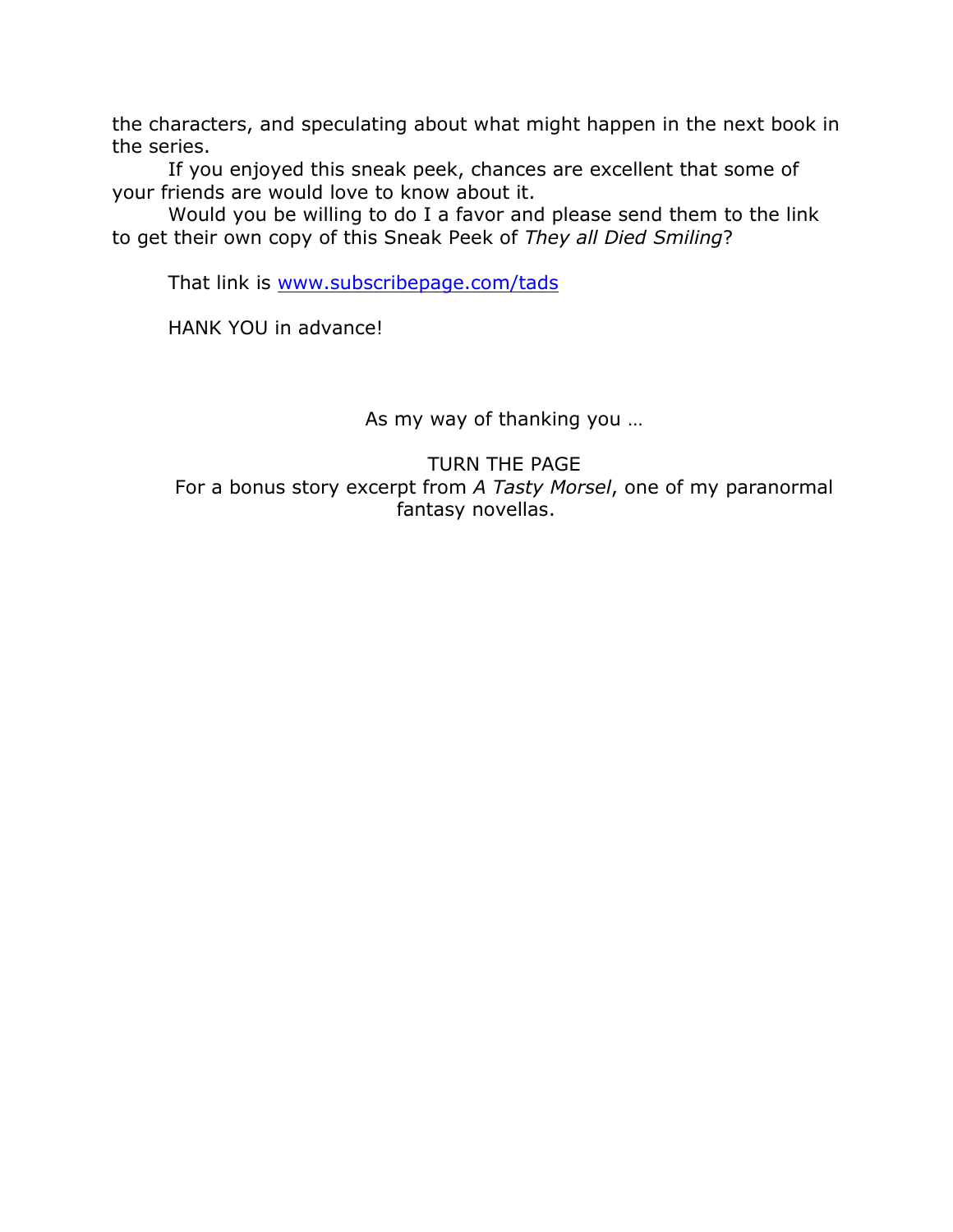#### UNANNOUNCED BONUS:

#### Excerpt of *A Tasty Morsel A Humorous New Adult Paranormal Fantasy*

## <span id="page-10-0"></span>First - The Story BEHIND the Story

I live in the Ozarks, which is a beautiful area populated with fun hillbilly/redneck characters, tourists from all over, and, in my imagination at least, a host of undead, immortal, mystical and mythical beings. Oh who am I kidding? They're real!

I set this story at one of my very favorite places, Dogwood Canyon. When I was taking a tour, our guide said someone had just discovered a cave hidden in the rocky hillside. My storyteller's brain went into hyperdrive immediately. I thought, what if someone discovered a vampire in that cave? This story was born. It is the first of a collection of connected tales you will see from me.

Thanks for reading, and I hope you enjoy the nibble of *A Tasty Morsel*, available exclusively on Amazon.

\*\*\*\*

Throbbing pain woke her. She shivered and wondered where she was until her mind cleared enough to recount the events that had caused her to be in the hidden vault within the cave. She reached up and felt her head. Dried blood covered a jagged cut. "Why isn't there more blood from this?" Head wounds tended to be among the messiest. She sat slowly, cradling her pounding head.

Memory of the moving dead man gave her a snowball-frigid feeling in the pit of her stomach. She looked between tousled strands of hair at a man-shaped mark on the floor where the porcelain stranger had been. "No. I must be imagining things…" Ignoring the throbs of pain, she crawled to the spot where he had lain. Snail slow, she reached out a finger and touched the dry ground. "At least I'm not seeing things."

Maybe she was not intellectually sound after that knock on the head. "Unless I'm suffering from concussion and don't know any better. Let's see… I'm Ellie Mae Harris. It's Tuesday, and the president is Obama." Pleased to have passed the severe-brain-injury tests, she dug in her backpack for painkiller and her bottle of water. "Of course, there's nobody here to ask if I'm right about all that... but I think I am." She laughed at herself. "I certainly haven't lost the habit of talking out loud to myself. I'll take that as a good sign. Beats the alternative."

She leaned against a cool, moist stalagmite, closed her eyes and waited anxiously for the meds to make her head stop hammering. Waiting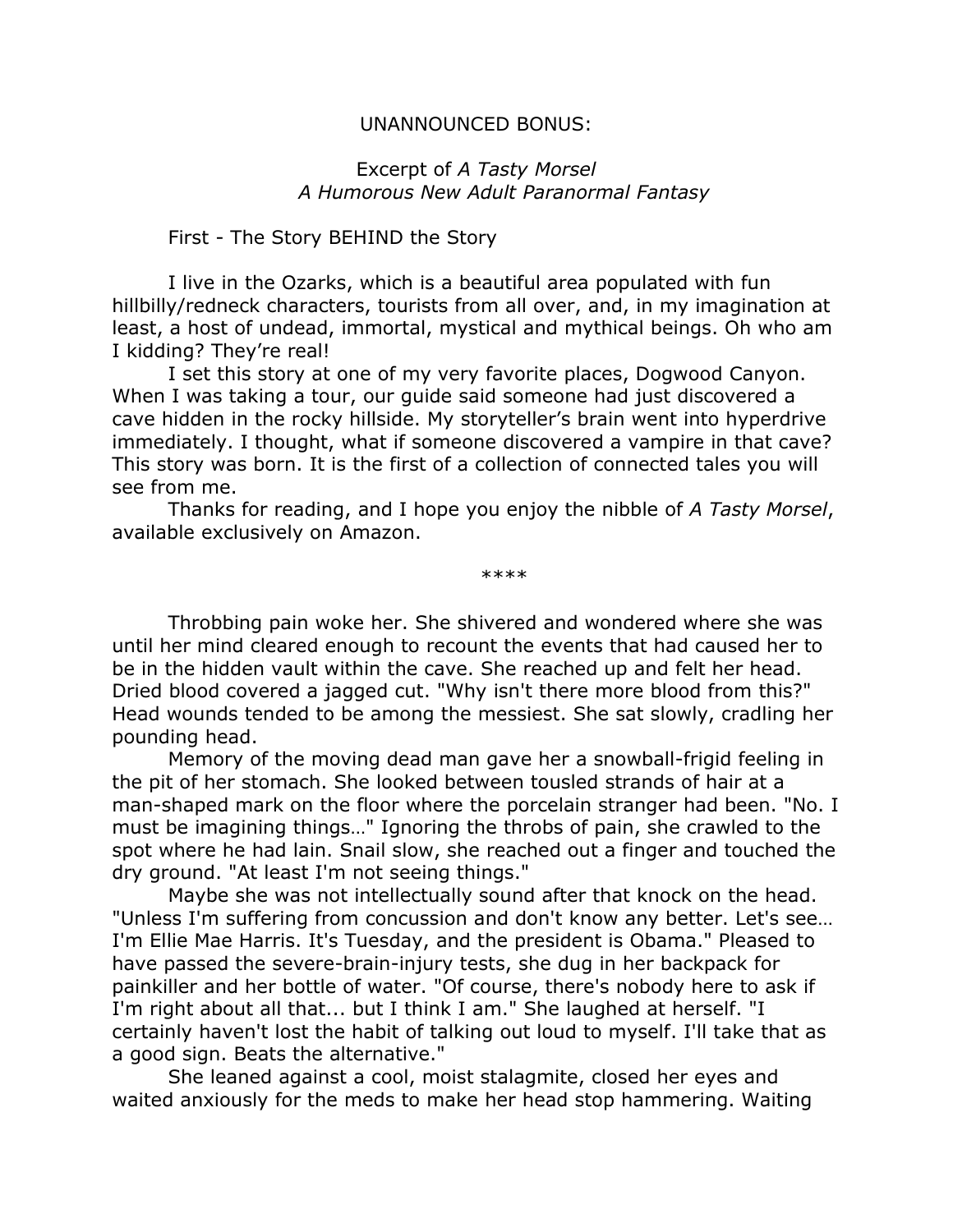for pain to abate was about as useful as watching a pot of water come to a boil, so she began considering what might have happened to Porcelain Man.

How could anyone staked through the heart find the strength to move? No doubt he had gone to search for food. Ellie dug in her pack again. She always carried a protein bar and some trail mix because her work often kept her in the field for hours. He had not disturbed her pack.

"I wish he would have taken my food instead of climbing down. Good thing he didn't decide to eat me." Her nervous laugh bounced around the cave in search of the previous one.

She fingered the jagged cut again and wondered how she had managed to shed so little blood. The thought that maybe he lapped it up like a hungry hound crossed her mind, but she dismissed that chill thought with a shiver. "Ellie, you've read too many horror stories."

How long had she been unconscious? Had he already made his way to the ground? She would go look when her head had stopped imitating a whirling dervish. Remembering the man's dead eyes looking at her made her wonder, "Did the conk on the head knock me out, or did I actually pass out from fear? I'm not the squeamish type." She shivered again and wrapped her arms around herself. "But that was the creepiest thing I have ever seen in my life! Right out of a Dean Koontz novel."

Where was the skewered stranger now, and what should she do if he came back? More pressing was the thought that she had to get herself out of the cave. "If I tell anyone I saw an un-decomposed dead man get up and walk out of the cave, nobody will believe me. They'll lock me up." When she felt steady enough, she would hug the rock face like a lover and get herself to the ground.

Anxious to escape the horror novel scene, Ellie got to her feet and tested her balance. "Good. No more dizziness and I'm fairly steady." Maybe it was adrenaline, but she decided to leave the chamber and go to the cave mouth to peer over the edge. She paused at the panel that had opened the stony door and wondered whether to close it. A muffled animal sound from below – perhaps an elk? – caught her attention.

Leaving the panel and door as they were, she walked to the vertical slit that served as the cave mouth, knelt and peered into the moonlit night. A large shape lay on the ground below

"If that is an elk, what's it doing in this part of Dogwood Canyon?" The large animal preserve was almost two miles away. "I'd better get down there."

She knew full well she should not scale the rocks after hitting her head but didn't feel she had a choice. "I'll take it slowly this time.*"* Normally she climbed like a mountain goat, but with the injury and no spotter, she didn't want to take any unnecessary chances. Following her own sound advice, she embraced the rocks like a lover as fingers and toes hungrily sought each new crevice.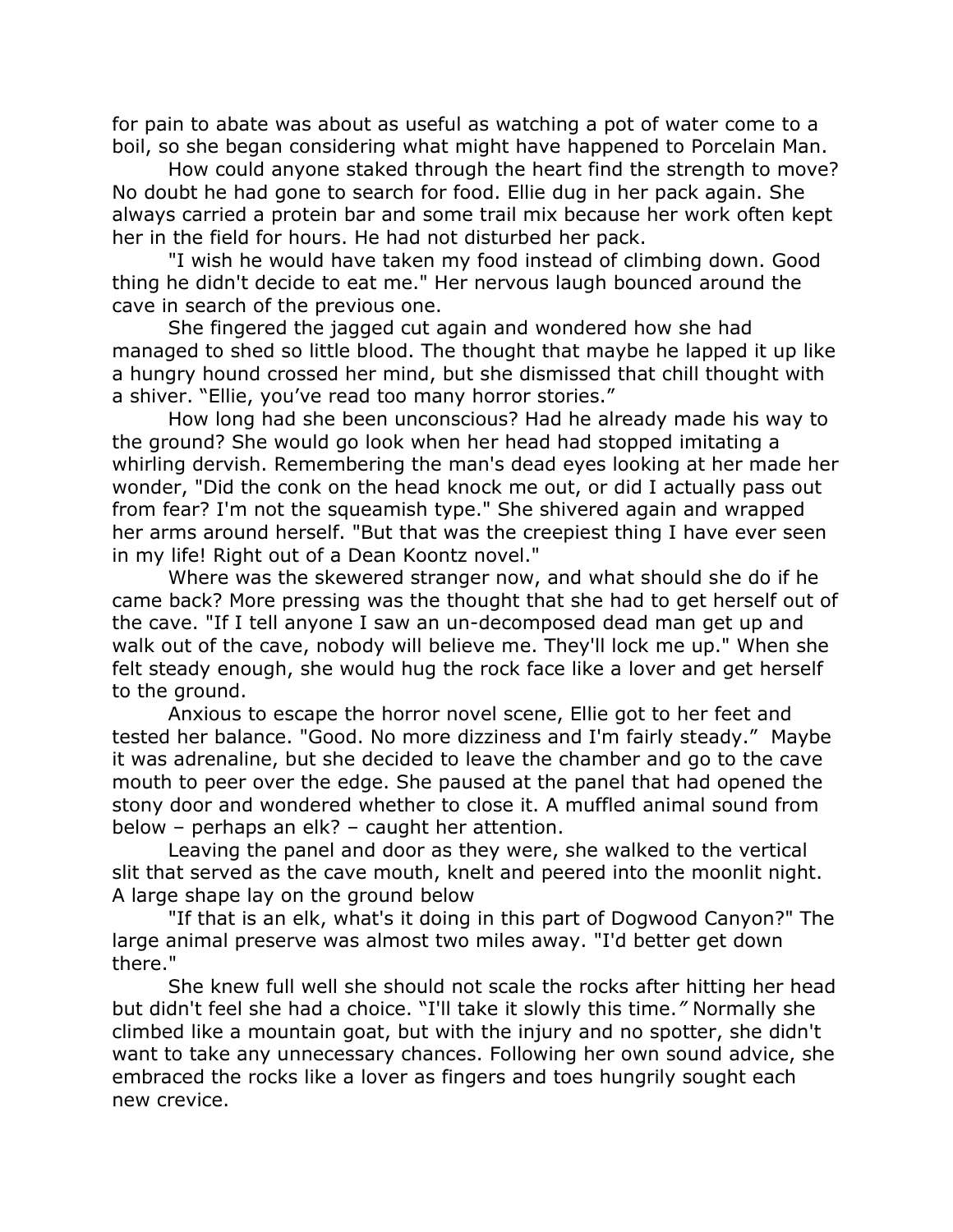Although at first the experienced climber heeded her own advice to proceed with care, anxiety hastened her probing steps.

"Mira, wait! I shall come for you."

The side of a cliff is a bad place to be startled. She told herself a splitsecond too late to lean forward and hold on. As the softly lit mountainside zoomed past, she tried to catch hold.

"Fear not. I shall catch you!"

Fear not? What century is this guy from, and why do I care at this moment as I plummet to the rock-strewn ground?

The person attached to the voice was as good as his word. He caught her in an indelicate yet effective manner, with one arm around her chest and the other between her parted legs.

Ellie landed with a startled "Oh!" She looked over her shoulder to see the pale face of the stranger. Still in his grasp, she writhed and kicked at him.

The man laughed. "Feisty as ever, Mira."

"Put me down!"

"How can I set you on your feet when you are thrashing like a beast?" Ellie stopped fighting his steady grip. "Good point. Now get your hand out of my crotch."

"If you wish me to catch you more delicately, next time you might consider landing more artfully."

His ethereal laugh made her shiver. "Funny. Wordy, but funny."

The man took his hand from between her legs but wrapped it around her and pressed her to him with frightening ferocity. "My beloved, I thought I would never again see you."

Gasping for breath in his tight embrace, Ellie reached back and grabbed his privates while trying without effect to stomp on his instep. Though considering that her feet dangled above the ground, it was no surprise that she could not find his tender instep. Hearing her gasp, the undead stranger loosened his grip. She gulped air. He should have screamed in agony when she squeezed his manhood.

Laughter poked through his words, "Now I am forced to make the same request of you that you recently made of me."

"Why aren't you screaming in pain?"

"Were I still a mortal man, surely I would be wailing like a babe by now."

Wailing like a babe? "What do you mean WHEN you were mortal? And why do you keep calling me Mira?"

"Release me, and then I shall set you gently on your feet, and after that we can discuss our identities like civilized people."

Ellie snatched back her hand and blushed. "Sorry." But she wasn't. Not only the fall and timely catch quickened her heart. The lilt of his voice, for sure, but that wasn't all.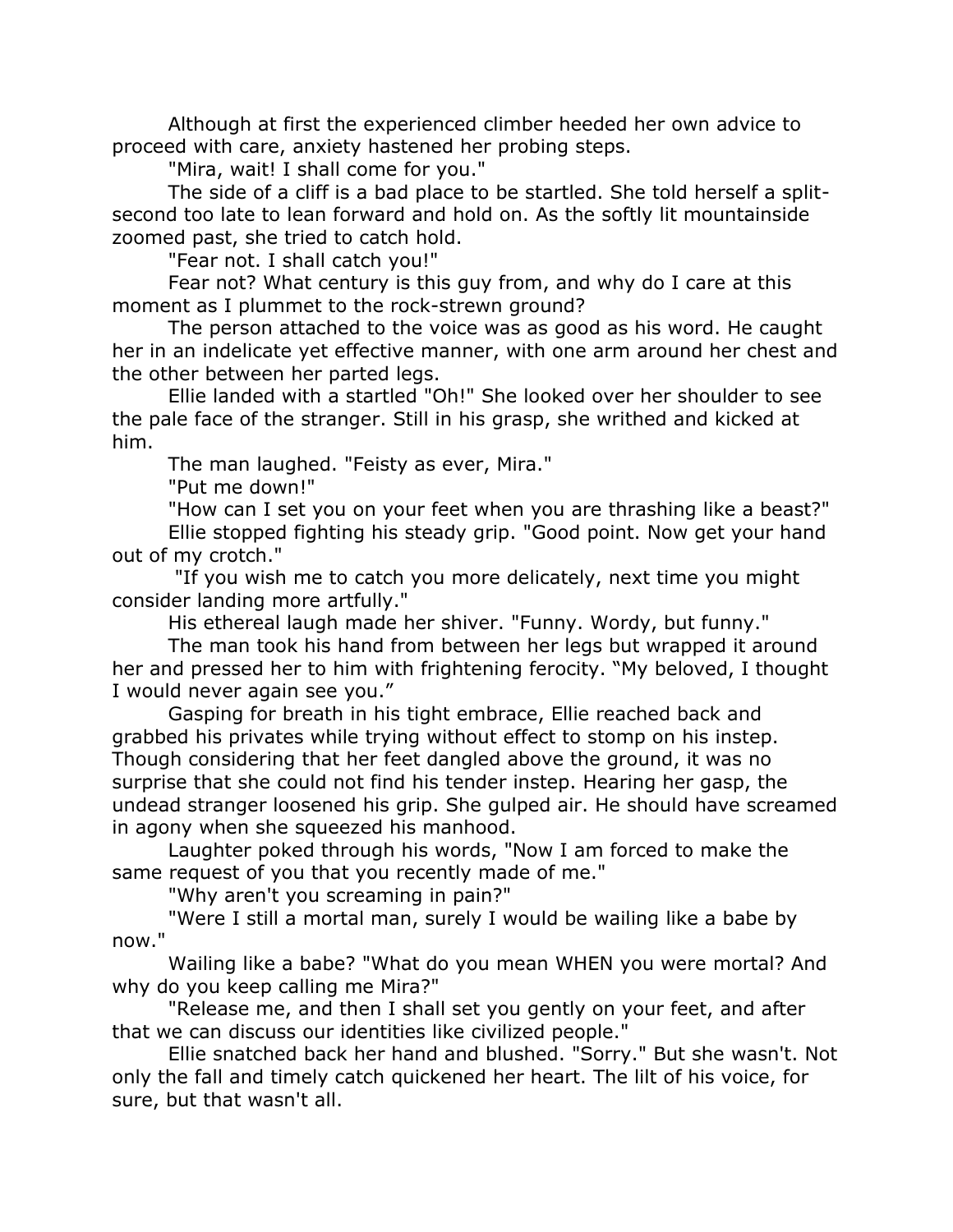He set her down gently as promised and turned her to face him. "Now, it must have been a long time since our last tryst, but do you not remember me?"

"Our last tryst?" The look of love and longing she saw in his face nearly made her weep. Too bad I'm not Mira. He must have worshipped her. "I am not Mira, and I have no idea who you are," other than an incredibly handsome man with skin pale as death. Who I have the hots for. Ack, this isn't like me. She reached out a tentative hand and pressed it to his heart, but did not feel it beating. Her stomach knotted as her own pulse quickened with mingled fear and desire.

He studied her from head to toe, reached out and touched her nylon multiple pocket vest. "Pray tell me, dear lady, what year this is."

Her eyes widened. *Pray tell me?* Maybe he hit his head. "Two-thousand seven." She could feel color drain from her face.

"I believe I have been indisposed for a very long time."

"Indisposed?" She remembered the stake through his heart. "How long?"

He passed a hand over his eyes. "My memory is foggy, you see." He cocked his head. "I suppose you could not be Mira, but the resemblance is uncanny."

"Never mind Mira. Who are you? And how did you get into the cave? And what about that stake through your heart? And what's this about not being mortal anymore."

Download A Tasty Morsel and see all my books, go to [www.Amazon.com/author/rondadelboccio](http://www.amazon.com/author/rondadelboccio)

\*\*\*\*

Invite the Author to Speak to Your Book Club or Group Anywhere in the World!

<span id="page-13-0"></span>I can speak to your book club or organization anywhere in the world through the magic of technology. Call 575-737-8679 or email info "at" WriteOnPurpose.com.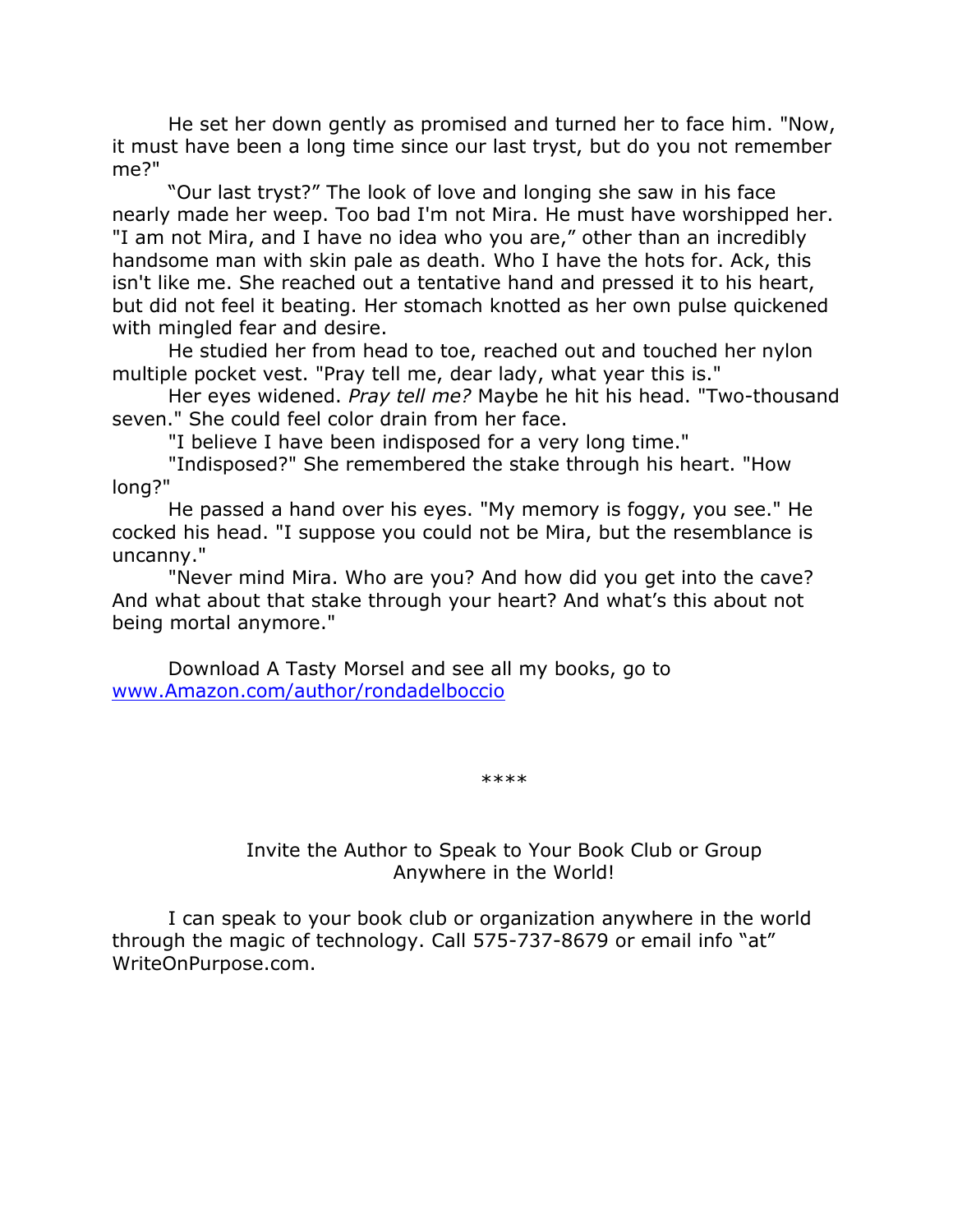## <span id="page-14-0"></span>About Ronda Del Boccio



Ever since I was a toddler, I've told stories. I made up skits and plays while playing with my stuffed animals, all with no involvement from my parents. I could entertain myself for hours! At that young age, I wanted to have a way to catch those stories and keep them in a treasure box.

As a "legally blind" child (meaning a girl with very poor eyesight), I received daily torturous bullying, because I had to hold books up to my eye in order to read (still do), because I was fat, and because I saw the world so very differently from other children.

How grateful I am for all these experiences—yes, the blindness and the bullying too--because they gifted me compassion, perseverance, and boundless creativity. Since I have to adapt everything I do compared with how a fully sighted person would do it, my ability to "think on my feet" and be innovative is amazing.

Books and stories became my best friends. I became a voracious reader and an avid writer of stories. I wrote articles and then became the editor of our school paper in  $8<sup>th</sup>$  grade. At my high school, I started writing Doctor Who fan fiction, poems and fantasy stories.

A few of my poems and stories made it into journals, newspapers and magazines. Then for quite a while, I didn't write much of anything.

Ah, the soul of the storyteller is my nature, and writing is how I follow my bliss. So I decided to dedicate many enjoyable hours to writing and bringing my creations into the world so YOU can enjoy them.

Now I laugh every day, because the "you're so weird" qualities about which kids teased me during those 12 years of torture known as school are now my livelihood. Oh, how I LOVE my 1-minute commute past the coffee pot (to get coffee).

Let's get acquainted! I'd love to know more about you and the stories you enjoy most. Please visit my website [WriteOnPurpose.com](http://writeonpurpose.com/) for more magical adventures.

Read my other books on Amazon [amazon.com/author/rondadelboccio](https://amazon.com/author/rondadelboccio)